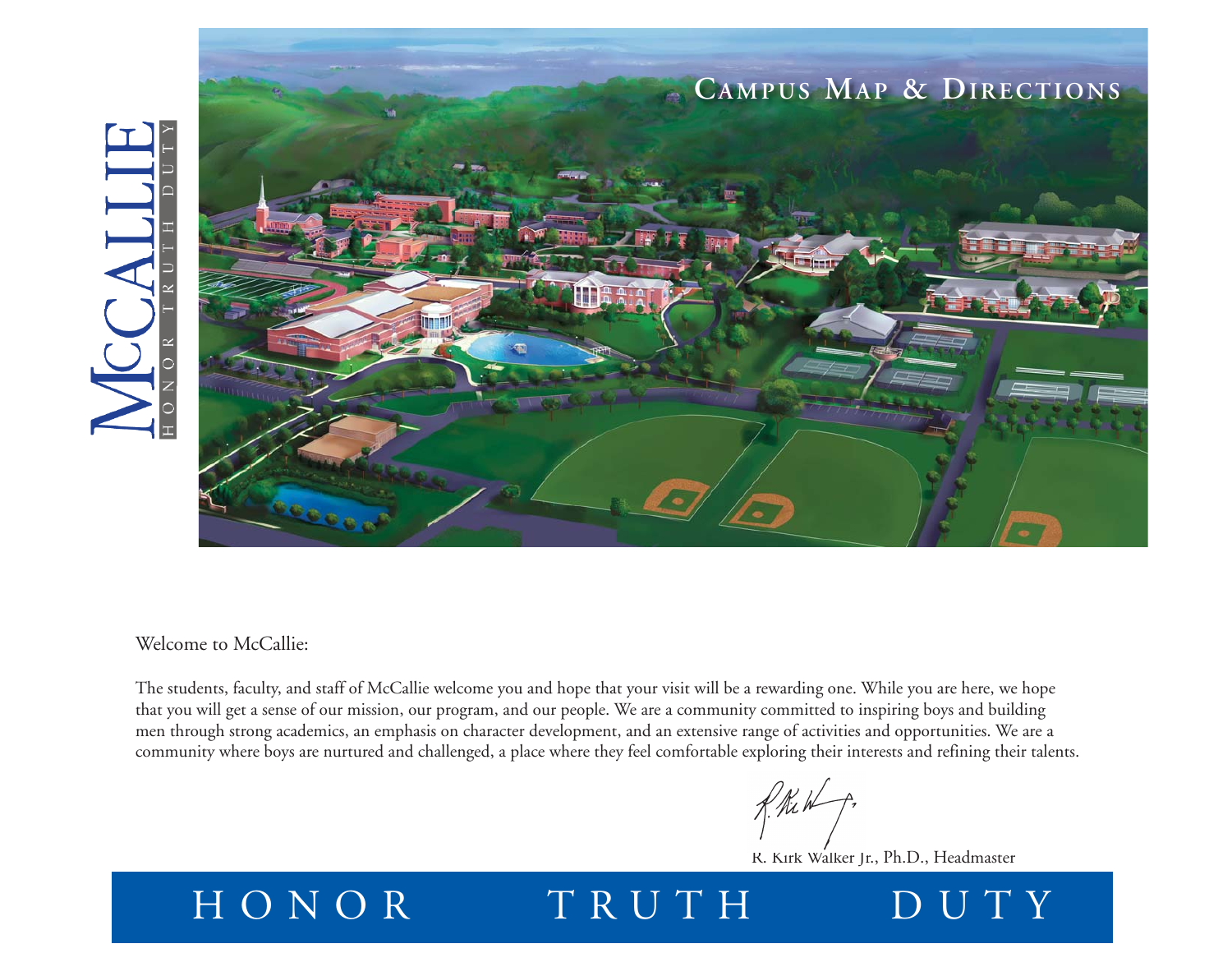

**Building and Office Directories on next page**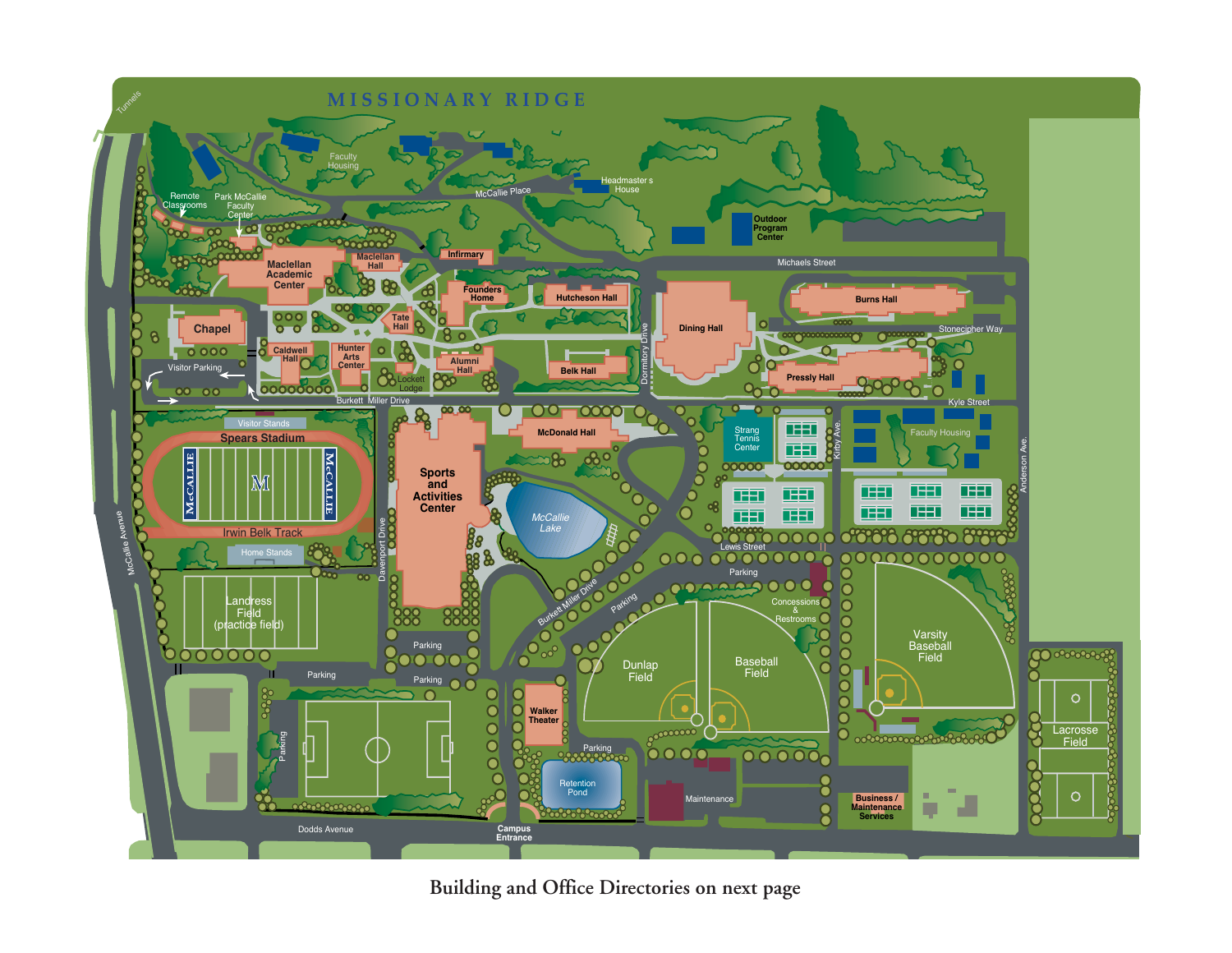| <b>BUILDING DIRECTORY</b>                                                                                           |                            |                                              | <b>OFFICE DIRECTORY</b>                     |                                                           |                                                    |  |
|---------------------------------------------------------------------------------------------------------------------|----------------------------|----------------------------------------------|---------------------------------------------|-----------------------------------------------------------|----------------------------------------------------|--|
| <b>Boyd Gallery</b><br>Top floor,                                                                                   | Belk Hall<br>Founders Home | <b>Admission</b><br>Top floor, Caldwell Hall | Business Services Building,<br>Dodds Avenue | Maclellan Academic Center                                 | <b>Summer Programs</b><br>Top floor, Caldwell Hall |  |
| Hunter Arts Center                                                                                                  | Hutcheson Hall             |                                              |                                             | Middle School Head                                        |                                                    |  |
|                                                                                                                     | Maclellan Hall             | Headmaster                                   | <b>College Counseling</b>                   | First floor. McDonald Hall                                | Security                                           |  |
| <b>Brock Lazenby Rooms</b>                                                                                          | Pressly Hall               | Third floor.                                 | Middle floor, Caldwell Hall                 |                                                           | <b>Walker Theater</b>                              |  |
| (A,B,C)                                                                                                             |                            | Maclellan Academic Center                    |                                             | <b>Faculty Offices</b>                                    |                                                    |  |
| Dining Hall                                                                                                         | <b>Middle School</b>       |                                              | <b>Development Offices</b>                  | Academic Buildings,                                       |                                                    |  |
|                                                                                                                     | McDonald Hall              | <b>Athletic Offices</b><br>First floor.      | Middle floor. Caldwell Hall                 | Tate Hall, Faculty Center<br><b>Communications Office</b> |                                                    |  |
|                                                                                                                     | <b>Millis-Evans Room</b>   | Sports & Activities Center                   | <b>Upper School Head</b>                    | Middle floor, Caldwell Hall                               |                                                    |  |
| <b>Dormitories</b>                                                                                                  | Top floor, Caldwell Hall   | <b>Business Office</b>                       | Third floor.                                |                                                           |                                                    |  |
| McCallie School • 500 Dodds Avenue • Missionary Ridge • Chattanooga, Tennessee 37404 • 423.624.8300 or 800.234.2163 |                            |                                              |                                             |                                                           |                                                    |  |



Brochure design & cover illustration by Sketches, etc.